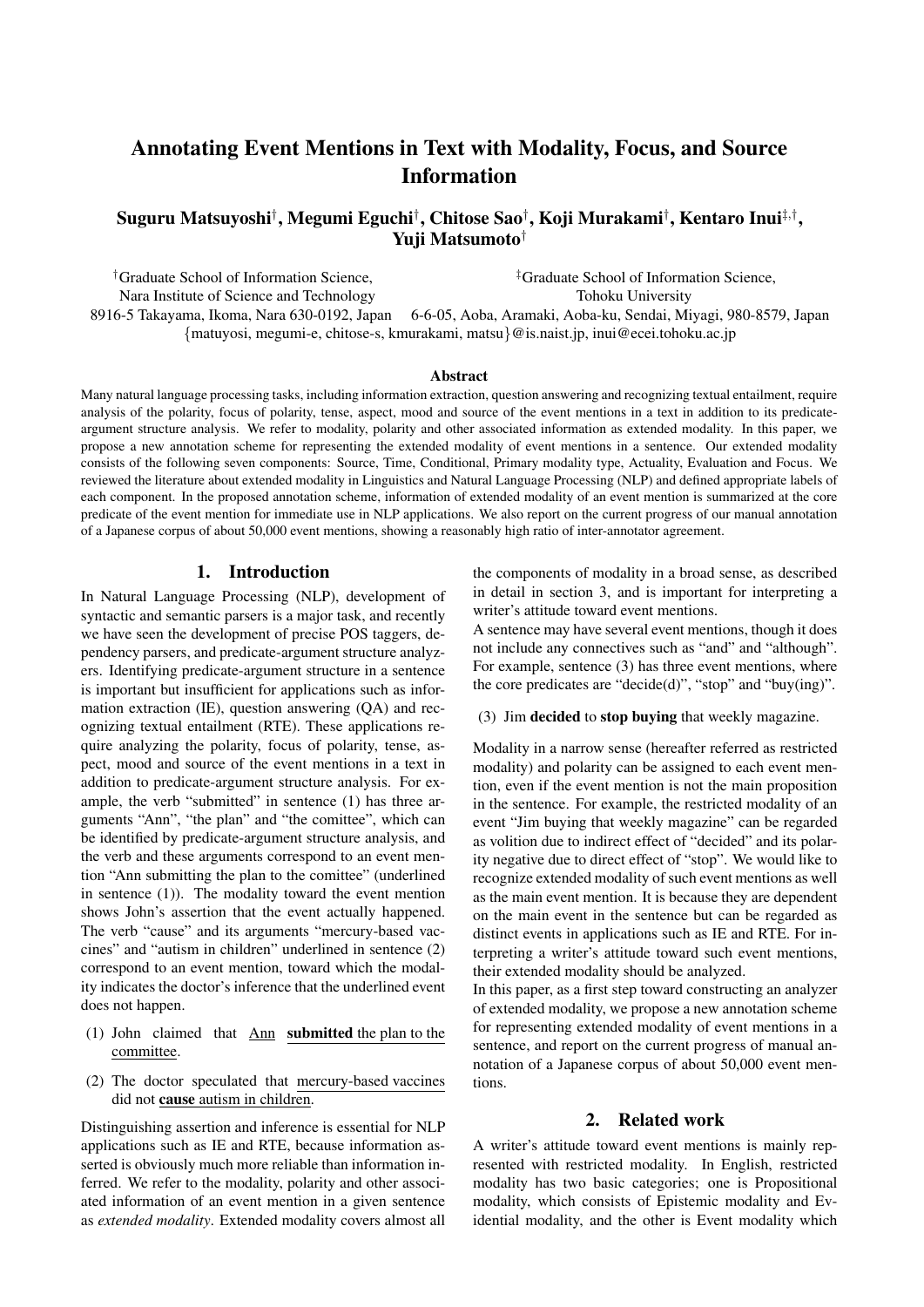|                                            | certain- | transition | evalu- modality in a polar- focus source time condi- |     |  |        |
|--------------------------------------------|----------|------------|------------------------------------------------------|-----|--|--------|
|                                            | ty       |            | of certainty ation narrow sense                      | ity |  | tional |
| (Light et al., 2004)                       |          |            |                                                      |     |  |        |
| (Rubin et al., 2005)                       |          |            |                                                      |     |  |        |
| (Saurí et al., 2006)                       |          |            |                                                      |     |  |        |
| (Prasad et al., 2006)                      |          |            |                                                      |     |  |        |
| (Saurí and Pustejovsky, 2007)              |          |            |                                                      |     |  |        |
| (Medlock and Briscoe, 2007)                |          |            |                                                      |     |  |        |
| (Szarvas et al., 2008)                     |          |            |                                                      |     |  |        |
| (Saurí, 2008; Saurí and Pustejovsky, 2009) |          |            |                                                      |     |  |        |
| (Hara and Inui, 2008; Inui et al., 2008)   |          |            |                                                      |     |  |        |
| (Kawazoe et al., 2009)                     |          |            |                                                      |     |  |        |
| (Im et al., 2009)                          |          |            |                                                      |     |  |        |
| Our work                                   |          |            |                                                      |     |  |        |

Table 1: Components of extended modality considered in our work and related works.

is divided into Deontic modality and Dynamic modality (Palmer, 2001). Other important categories of modality are Future, Negative, Interrogative, Imperative (Jussive), Presupposed, Conditional, Purposive, Resultative, Desiderative, and Fears. Modal logic with possible worlds has been studied to capture the logical properties of modal expressions strictly (Portner, 2009). By using well-defined accessibility relations or conversational backgrounds, the modal logic represents various modal expressions while differentiating between ones that have almost the same meaning. Classifications of restricted modality in Linguistics and systems of modal logic are helpful for constructing a system of extended modality in our research, but they are unable to be adopted directly. We give three reasons for this. The first one is that these works mainly focus on classification of modal expressions while we focus on classification of event mentions based on their extended modality. The second reason is that the main targets in these works are modality classes of the main proposition in a sentence, and we want to deal with the extended modality of both the main proposition in a sentence and the event mentions embedded in that proposition, as mentioned in Section 1. The third reason is that classifications in these works are too fine-grained to identify automatically. We will describe our annotation scheme of extended modality in Section 3.

In recent years, there has been increasing attention paid to annotating phrases and event mentions in text with extended modality in the fields of bioinformatics and NLP. We show a list of related work with considered components of extended modality in Table 1.

Studies in bioinformatics (Light et al., 2004; Medlock and Briscoe, 2007; Szarvas et al., 2008) mainly focus on certainty toward event mentions in text, because they want to distinguish between asserted propositions and propositions with inferential expressions and hedges. For example, Szarvas et al. mark hedging expressions, such as "may" and "possible", or negations, such as "not" and "neither", and their scopes in text (Szarvas et al., 2008). They do not mark the focus of a negation, even if it is partial negation.

Related studies in NLP are roughly divided into two groups: One is for an annotation scheme of extended modality (Saurí et al., 2006; Prasad et al., 2006; Saurí, 2008; Saurí and Pustejovsky, 2009; Kawazoe et al., 2009; Im et al., 2009) and the other is for automatically analyzing extended modality in text (Rubin et al., 2005; Saurí and Pustejovsky, 2007; Hara and Inui, 2008; Inui et al., 2008). A pioneering work for an annotation scheme is Saurí et al.'s FactBank (Saurí and Pustejovsky, 2009). In FactBank, an event mention is annotated with its source, introduced by Wiebe et al. (2005), epistemic modality and polarity for representing event factuality, along with attribute values for tense, aspect, modality and polarity provided by a "MAKEIN-STANCE" element in TimeML (Saurí et al., 2006). A factuality value of FactBank is represented as a combination of values at epistemic modality axis ("certain (CT)", "probable (PR)", "possible (PS)" and "underspecified (U)") and polarity axis ("positive (+)", "negative (*−*)" and "underspecified (u)"). For example, an event in text is labeled with "CT+" when it is certain that the event happened or will happen according to the source of the text. An event in text is labeled with "PR*−*" when it is propable that the event did not happen or will not happen according to the source of the text. The factuality category from FactBank is practical for applications such as IE, QA and RTE, because it summarizes information of whether a target event actually happens or not along with degree of certainty in a way that is easily accesible for applications. However, the framework of FactBank is not sufficient for extended modality of event mentions in text because FactBank relies on a "MAKEINSTANCE" element in TimeML (Saurí et al., 2006) for restricted modality except for epistemic modality. In TimeML, restricted modality is specified at "modality" attribute of the "MAKEINSTANCE" element with a surface auxiliary verb, such as "SHOULD" and "MUST". This scheme cannot be directly applied to agglutinative languages such as Korean and Japanese, because they tend to have complex systems of auxiliary verbs and sequences of auxiliary verbs. In fact, Im et al. have proposed an extended version of TimeML for the Korean language (KTimeML) (Im et al., 2009). Their KTimeML has the advantage of handling sequences of auxiliary verbs, but cannot easily be used to obtain the extended modality of each event mention in text because pieces of information about extended modality toward an event mention in a sentence spread over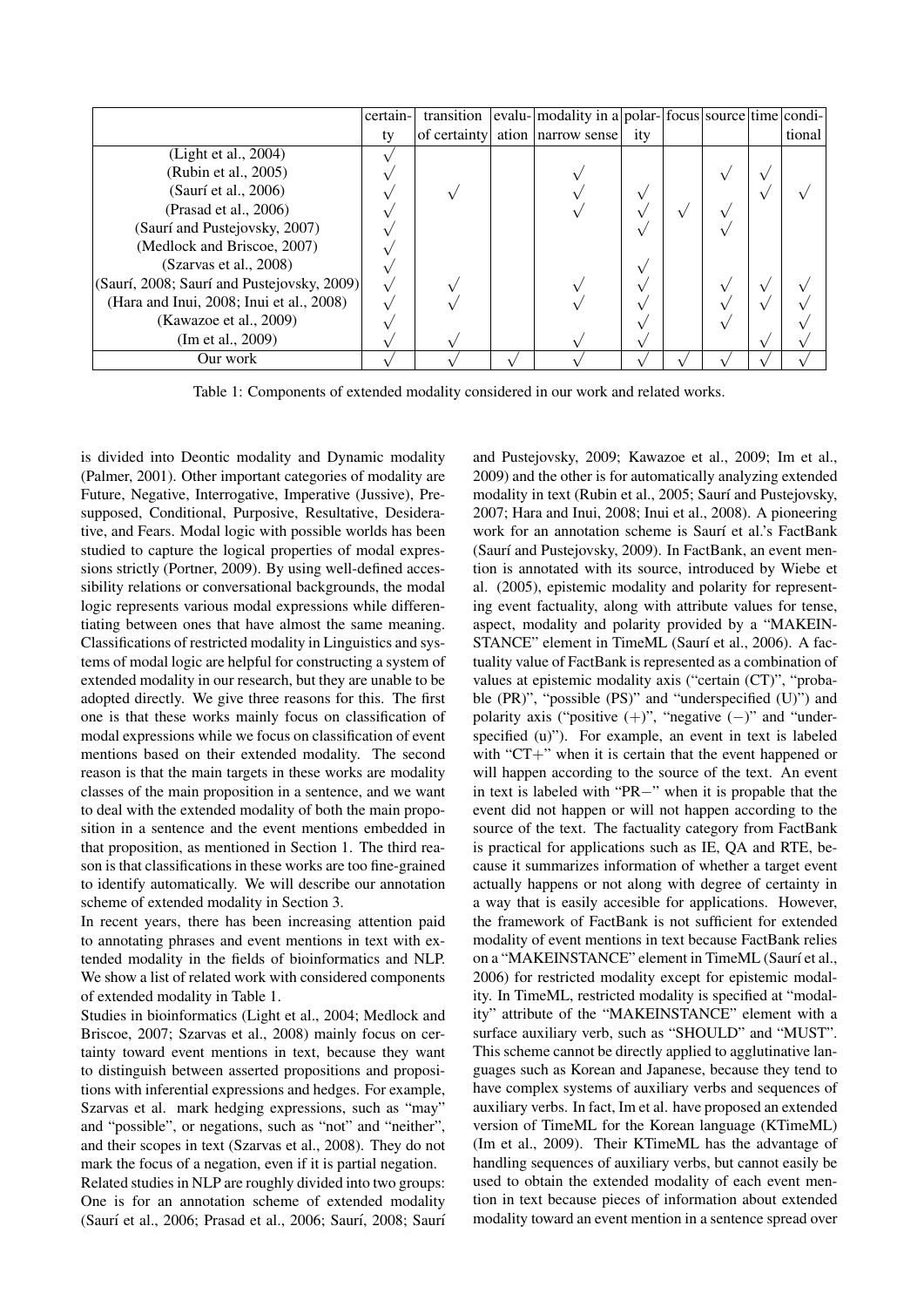several XML tags in the same sentence, and analyzing the extended modality requires extra effort.

For automatically analyzing extended modality in text, Saurí et al. have proposed a rule-based method using information of polarity particles, modality markers and epistemic predicates (Saurí and Pustejovsky, 2007). In their algorithm, values of epistemic modality and polarity toward events in a sentence are determined by the upper factuality values and rules one by one from the top of a dependency tree to the lowest level. Inui et al. (2008) have proposed a method of analyzing restricted modality and polarity of event mentions in Japanese text with a conditional random fields model. Implemention of such an analyzer for extended modality is an area of future work.

# 3. Proposed scheme

In this section, we propose an annotation scheme of extended modality of event mentions in a sentence. In this research, we work with English and Japanese, but we believe that our annotation scheme is applicable to other languages such as Spanish and Korean.

# 3.1. Definition of an event mention

We define an event mention in text as follows:

consisting of a core predicate and its arguments (complements and adjuncts) in the sentence.

A predicate is a verb, "be" + an adjective or "be" + a noun. For example, the verb "ate" in sentence (4) is the core predicate of an event mention "Mary eating a cake with her favorite fork yesterday". In sentence (5), "is effective" is the core predicate of an event mention "xylitol being effective at preventing tooth decay".

- (4) Mary ate a cake with her favorite fork yesterday.
- (5) Xylitol is effective at preventing tooth decay.

Because nominalized verb phrases and adjective phrases should be extracted as expressions consisting of predicate argument structures in applications such as IE and RTE, we regard these phrases (with their arguments) as event mentions. For example, we regard "xylitol preventing tooth decay" as an event mention in sentence (5), where a nominalized verb "prevention" is the core predicate.

# 3.2. Our extended modality

For constructing a system of our extended modality of event mentions in a sentence in consideration of NLP applications, we have the following four desiderata:

- 1. Information of the extended modality of an event mention should be gathered into one piece, specifically at the core predicate.
- 2. A system of extended modality should be languageindependent.
- 3. The polarity of event mentions should be divided into two distinct classes: polarity on actuality and polarity from the view of the source's evaluation.

4. Labels in each component of extended modality should not be too fine-grained.

Desideratum 1. facilitates use in NLP applications, because spreading of pieces of information about the extended modality toward an event mention over several points requires taking extra effort in working out the summarized extended modality by considering labels or surface forms of several modality expressions related to the event mention. Desideratum 2. means that we aim for a languageindependent scheme of extended modality, such as the scheme of semantic role labeling in The CoNLL-2009 Shared Task (Hajič et al., 2009). We determine Desideratum 3. because we believe that division of polarity into the above two classes is important for explicitly capturing the factuality of an event in text. A good example for description of this is a subjunctive mood. There are two event mentions "I studying mathematics harder" and "I passing the examination" in sentence (6).

(6) If I had studied mathematics harder, I could have passed the examination.

We can see that both of the events did not occur, so polarity values on actuality of them are negative. In the meantime, it appears that the writer of sentence (6) wanted the latter event "I passing the examination" to occur and therefore he/she evaluated occurence of the event as "positive". We refer to such polarity from the view of the source's evaluation as subjective polarity. Polarity on actuality and subjective polarity should not be grouped into a single "polarity" attribute in a system of extended modality, because they should be treated in a different way in NLP applications. Desideratum 4. indicates that a scheme of extended modality should be abstract to the extent of applicationindependence. We take the position that each application may subdivide our fundamental classification if necessary. This desideratum also comes from the fact that classifications of restricted modality in Linguistics, e.g., (Palmer, 2001) and systems of modal logic (Portner, 2009) are too sophisticated, and it is very difficult to implement analyzers of extended modality based on them with the current level of technology in NLP.

As important components of extended modality of an event mention, we take *Source* and *Focus* information because they are deeply associated with modality and useful for applications such as IE and RTE.

We reviewed the literature about extended modality in Linguistics, such as (Palmer, 2001; *Nihongo kizyutsu bumpou kenkyukai*, 2003; *Nihongo kizyutsu bumpou kenkyukai*, 2007; Masuoka, 2007) and NLP, such as (Wiebe et al., 2005; Prasad et al., 2006; Saurí, 2008; Inui et al., 2008), and made an annotation scheme of extended modality for event mentions in a sentence. Our extended modality consists of the following seven components:

*Source* (*S*), *Time* (*T*), *Conditional* (*C*), *Primary modality type* (*P*), *Actuality* (*A*), *Evaluation* (*E*), and *Focus* (*F*).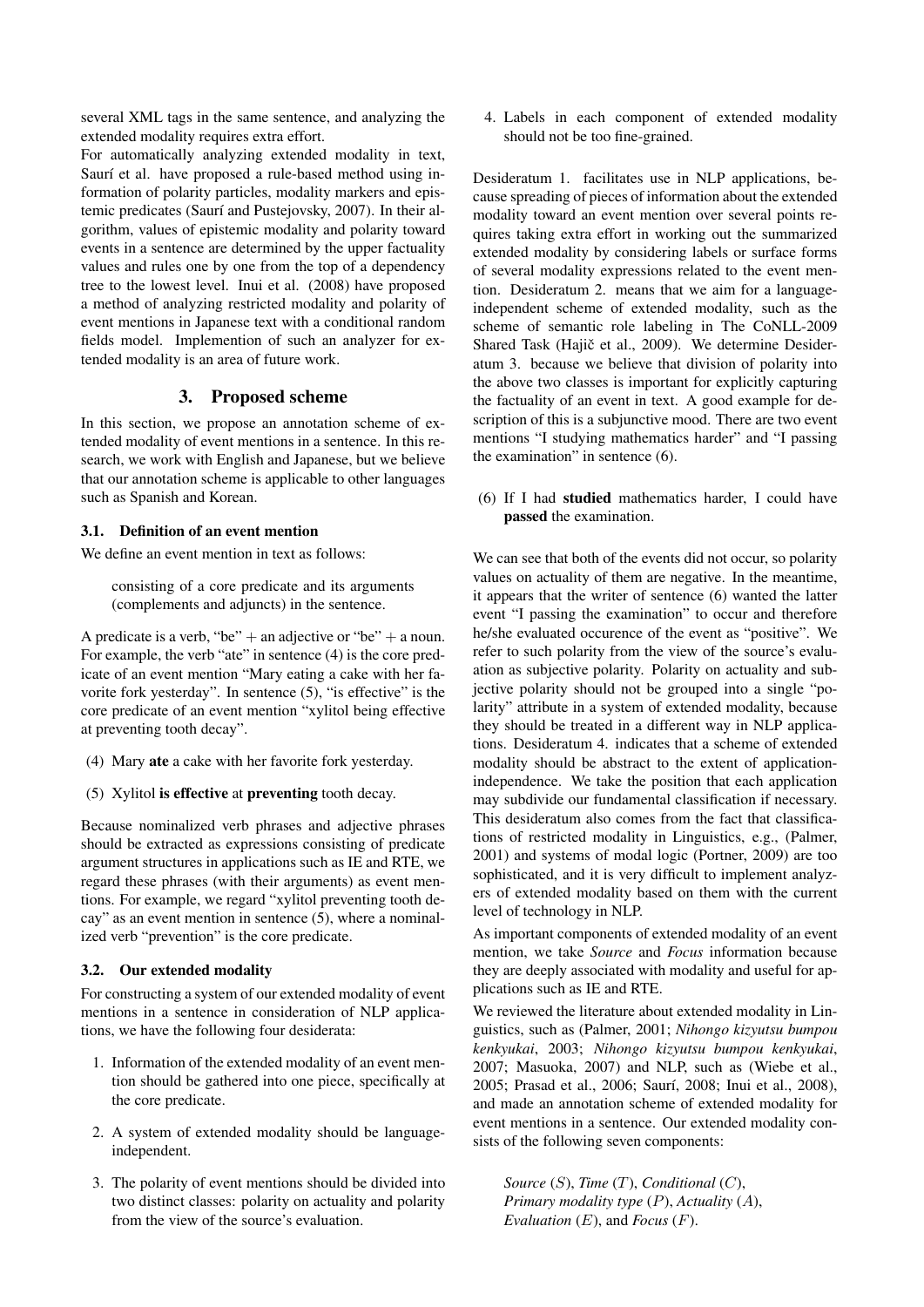In the rest of this subsection, we describe each component of our extended modality and labels in the component<sup>1</sup>. Due to space limitation, the components' names are represented by their initial letters respectively in tables where labeled examples are listed.

# 3.2.1. Source

*Source* expresses an agent or an organization that takes an attitude toward an event mention in a sentence. This information helps a reader judge credibility of contents conveyed from a given sentence. We specify nested sources introduced by Wiebe et al. (2005) in this component. When a certain agent, other than the writer of a sentence, is clearly identified as the source, *Source* of the target event mention is "wr (the agent)", as in the example with ID=1 in Table 4. In the case where the agent is represented with a pronoun, the *Source* of the event mention is "wr<sub>-</sub>ot", as in the example with ID=2 in the same table. The *Source* of a target event mention is "wr arb" when the event mention is an overheard statement, as in the example with ID=3 in the same table. In the case of none of the above, the writer of the sentence is regarded as the only source of a target event mention, and its *Source* is "wr", as in the other examples in the same table.

#### 3.2.2. Time

*Time* shows relative time of occurrence of a target event on the base of the time when the source took an attitude toward the event mention. *Time* can be "future" or "notFuture". This information, together with *Actuality* described in subsubsection 3.2.5., indicates whether factuality of the event is by nature fixed or not. For example, suppose that the writer of a sentence conjectures about occurrence of an event. In this case, "future" of *Time* means that the writer selected conjecture because factuality of the event is not fixed by nature, as in the example with ID=4 in Table 4. On the other hand, "notFuture" of *Time* means that the writer selected conjecture because factuality of the event is fixed and he/she does not know the factuality, as in the example with ID=5 in the same table. Thus, *Time* is not the tense of the core predicate of a target event mention.

#### 3.2.3. Conditional

*Conditional* conveys whether a target event mention is a proposition with a condition. This information is useful for applications such as IE and RTE, because a proposition with a condition should be distinguished from one with no condition in these applications. We give *Conditional* the value "condition" for event mentions that exist in a conditional clause, as in the example<sup>2</sup> with ID=6 in Table 4, and "hasCondition" to event mentions that exist in the main clause of a conditional sentence, as in the example with ID=7. In the case of none of the above, *Conditional* of an event mention is "notConditional".

#### 3.2.4. Primary modality type

*Primary modality type* represents a primary category that determines the fundamental meaning of a event mention. *Primary modality type* is assigned a language-independent category label derived from restricted modality, i.e. "assertion", "volition", "wish", "imperative", "permission" or "interrogative", but, unlike TimeML (Saurí et al., 2006), it is not assigned a surface auxiliary verb. Table 4 shows examples of event mentions annotated with these labels (especially, see examples with ID=2, 7, 1, 8, 9, 10, 11 and 12.). On a trial basis, "imperative" is divided into three sub-classes: "imperative-direct", "imperative-indirect" and "imperative-together".

### 3.2.5. Actuality

*Actuality* expresses degree of certainty toward an event mention in text and transition of certainty toward it. This informaiton consists of epistemic modality and polarity on actuality, and so corresponds roughly to factuality in Fact-Bank (Saurí and Pustejovsky, 2009). We have the following five labels that represent degree of certainty: "certain+", "certain*−*", "probable+", "probable*−*" and "unknown". We use "probable+" and "probable*−*" in the cases of "possible+" and "possible*−*", which are labels in Fact-Bank, respectively, because variety of modality expressions in Japanese makes it difficult to distinguish consistently between "probable+" and "possible+" and between "probable*−*" and "possible*−*". Table 4 shows examples of event mentions annotated with labels of *Actuality*. Adding to the above five labels, we use the following four labels for capturing aspect, especially inchoative aspect and terminate aspect, of a target event mention: "certain*− →* +", "certain+ *→ −*", "probable*− →* +" and "probable+ *→ −*". For example, "certain*− →* +" expresses transition of certainty (from "certain*−*" to "certain+") toward a target event mention, as in the example with ID=13 in Table 4. The example with ID=14 in the same table is annotated with "certain+ *→ −*" that expresses transition of certainty (from "certain+" to "certain*−*"). Capturing transition of certainty is important for RTE, because, for example, "certain+ *→ −*" of the *Actuality* of an event mention entails that the event happened in the past and will not happen in the future.

#### 3.2.6. Evaluation

*Evaluation* indicates subjective polarity toward a target event mention in a sentence. As mentioined previously, we divide polarity of event mentions into polarity on actuality and subjective polarity. The former class is essential for NLP applications that focus on facts. Therefore, we handle polarity of this class as an element of *Actuality*. On the other hand, the latter class is essential for NLP applications that focus on opinions, such as opinion mining and sentiment analysis. We handle polarity of the class in this component of extended modality, but not in *Actuality*. *Evaluation* can be "positive", "negative" or "neutral". When the source evaluate occurence of a target event mention as positive, *Evaluation* is "positive", as in the examples with

<sup>&</sup>lt;sup>1</sup>A document, written in Japanese, about description in considerable detail of our extended modality is available at the following URL. http://cl.naist.jp/nltools/modality/ manual.pdf

<sup>&</sup>lt;sup>2</sup>As an exception, in order to express degree of certainty, we determine the *Actuality* of an event mention in a conditional clause, by extracting the event mention from the clause and regarding it as a stand-alone sentence.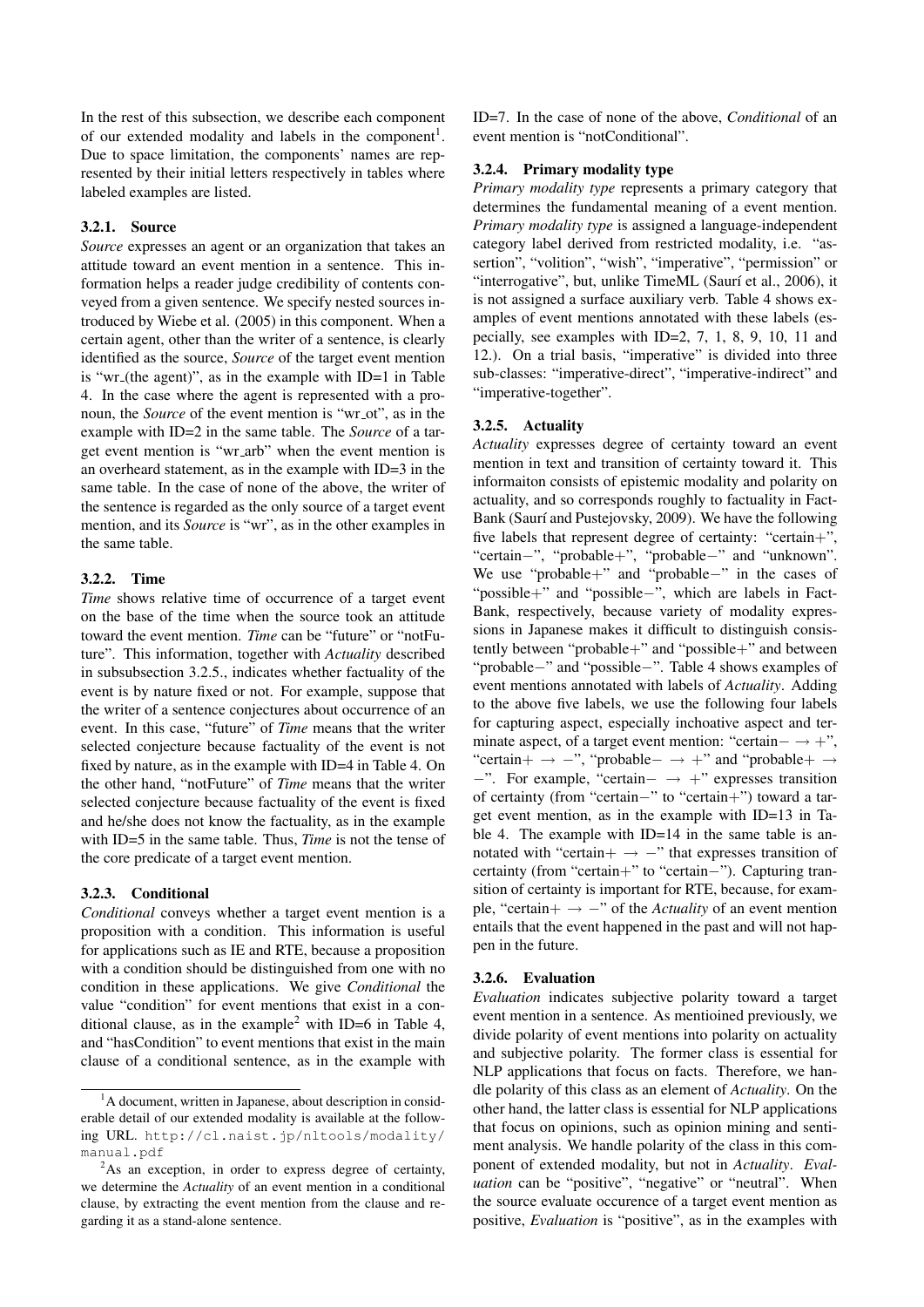ID=1, 7, 8 and 15 in Table 4. When he/she evaluates it negatively, *Evaluation* is "negative", as in the examples with ID=9, 14 and 16 in the same table. In the case of absence of a source's evaluation in the sentence, *Evaluation* of the event mention is "neutral".

#### 3.2.7. Focus

*Focus* represents the focus of negation, inference or interrogative. This information of an event mention in text indicates a statement entailed by the event mention. For example, the event "he staying for you" in the sentence with ID=17 in Table 4 did not happen, but the sentence entails the realization of the event "he staying". In order to express this entailment clearly, we specify "*negation*(for you)" to *Focus* of the event mention. The label means that the focus of negation is on the phrase "for you" in the event mention. Example sentences including foci of inference and interrogative are the ones with ID=5 and 12 in the same table, respectively. On a trial basis, as in the scheme (Prasad et al., 2006), we also specify focus on a connective in a sentence to *Focus*, as in the examples with ID=18, 19 and 20 in the same table.

#### 4. Annotated corpus

# 4.1. Construction

We have constructed a corpus of sentences annotated with labels in our scheme of extended modality described in the previous section. We selected Japanese as a target language. Our corpus has 50,108 event mentions, which come from the following four resources:

- (A) Blog posts (19,237 event mentions / 5,687 sentences) Blog posts collected over about six months.
- (B) Web Documents (4,401 event mentions / 4,401 sentences)

Documents retrieved using query phrases from the Web.

(C) The corpus from Murakami et al. (2009) (13,527 event mentions / 2,878 sentences)

Sentences extracted from the Web for the purpose of annotating pairs of sentences with semantic relations.

(D) Posts from Q&A sites (12,943 event mentions / 5,432 sentences)

Posts from Yahoo! JAPAN Q&A sites that are included in *the Balanced Corpus of Contemporary Written Japanese*<sup>3</sup> .

We defined an event mention in text in Subsection 3.1. Unfortunately, there is no system that automatically identifies all event mentions in Japanese text with high precision. So, we took the following two strategies for annotating event mentions:

1. We identify only the core predicate of an event mention, not the arguments explicitly, as in the case of "MAKEINSTANCE" element in TimeML (Saurí et al., 2006). We assign labels of extended modality for the event mention to the core predicate.

ing morphological and dependency analyzers and picked out event mention candidates in the sentence using several syntactic patterns, such as a verb, a nominalized verb, an adjective, a noun + "*da*", and a verbal noun (*sahen* noun) + "*suru*". Next, we asked an annotator, who is a native speaker of Japanese, to exclude pseudo event mentions from the candidates. Pseudo event mentions mainly arise from grammaticalized verbs, metaphors, and errors of the above analyzers. Then, she annotated each event mention with our labels of extended modality, where she assigned the labels to the core predicate of the event mention. Table 4 shows examples annotated with our labels, where the core predicates of target event mentions are indicated by boldface.

2. We overdetect event mention candidates from text and then filter out pseudo event menions from the set of

Table 2 shows a distribution of labels of each component of extended modality in the corpus. In this table, every component has a major label whose frequency in the corpus is 80% or over. In analyzing extended modality, though, it is important to recognize the remaing minor labels properly for IE and opinion mining.

We examined inter-annotator agreement on annotating event mentions with labels of our extended modality. We extracted 300 annotated event mentions randomly from the corpus, and asked another annotator, who is a native speaker of Japanese, to independently annotate these event mentions without knowledge of the previous labels. Then, we worked out the *κ* statistics for components of extended modality which are shown in Table 3. Figures in the table, whose average is 0.71, indicate a reasonably high ratio of inter-annotator agreement for our annotation scheme.

#### 4.2. Challenges in actual annotation

We faced the following challenges in actual annotation.

- Adverbs representing frequency Event mentions including adverbs of frequency accompanied with "*nai*" (not), such as "*metta-ni nai*" (not very often), were problematic for specifying *Actuality*. We decided to neglect the degree of frequency and assign "certain+" to *Actuality* in these cases.
- Tough constructions We do not have appropriate labels for an event mention in tough construction, such as "*X-nikui*" (it is tough to X) and "*X-yasui*" (it is easy to X). We assign "probable*−*" or "probable+" to *Actuality* of such event mention tentatively.
- Potential We do not have a label "potential" in *Primary modality type* component of extended modality. Probably, "assertion" in this component should be divided into "assertion-standard" and "assertion-potential".

# 5. Concluding remarks

In this paper, we proposed a new annotation scheme of extended modality consisting of the following seven components: *Source*, *Time*, *Conditional*, *Primary modality type*,

the candidates manually. First, we analyzed each sentence in the above resources us-

<sup>3</sup>http://www.tokuteicorpus.jp/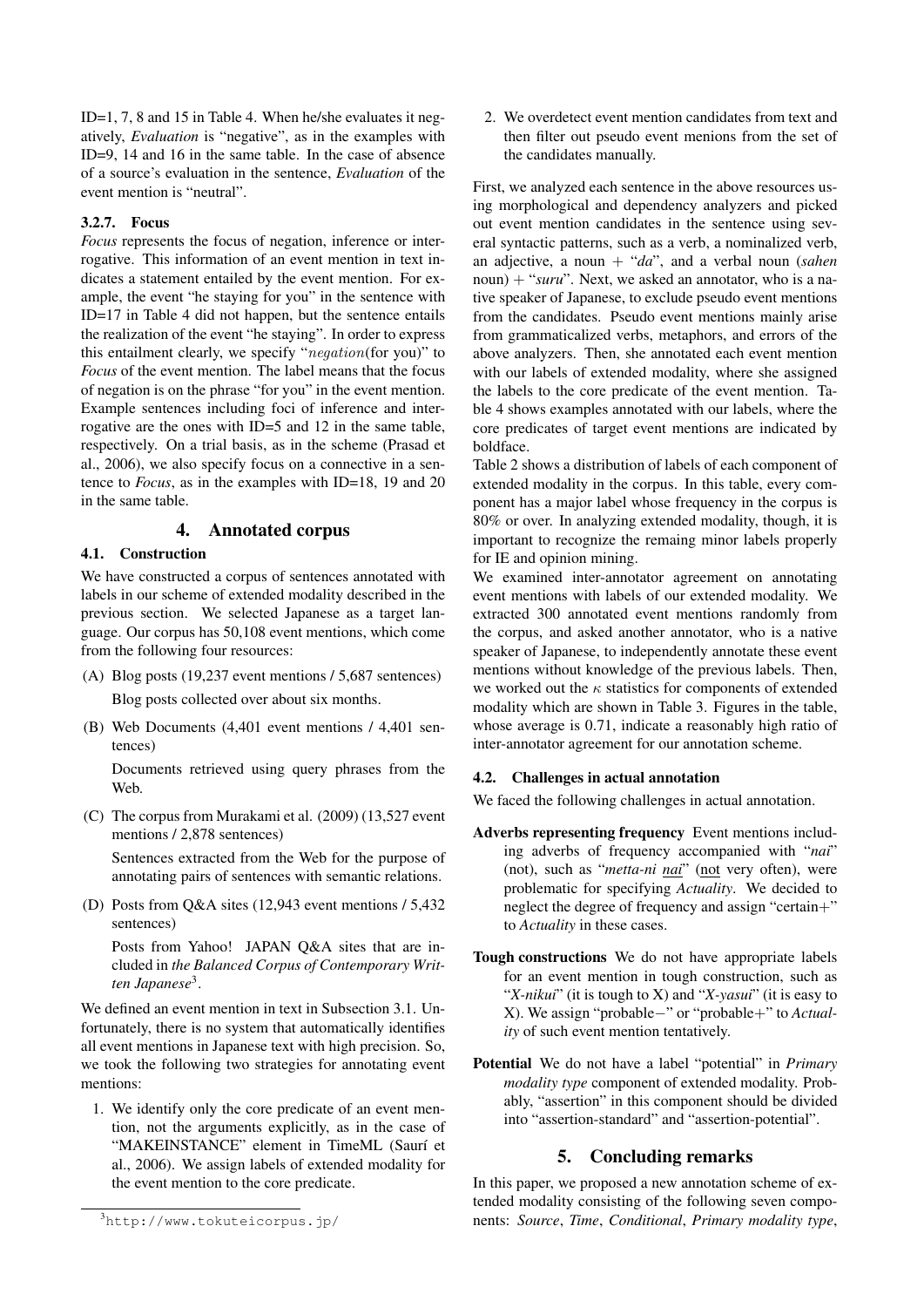*Actuality*, *Evaluation* and *Focus*. Based on this scheme, we constructed an annotated corpus of about 50,000 event mentions in Japanese<sup>4</sup>. Averaged *κ* statistics for components of extended modality is 0.71 that shows a reasonably high ratio of inter-annotator agreement between two annotators.

Our future work contains the following two tasks: one is to apply our annotation scheme to different kinds of resources for assessing the scheme and extending our corpus; the other is to implement an analyzer of our extended modality with high precision, using machine learning approaches, such as support vector machines and conditional random fields, and the corpus as the training data.

#### Acknowledgment

This work was partly supported by Japan MEXT Grant-in-Aid for Young Scientists (Start-up) (No. 20800029) and Grant-in-Aid for Scientific Research on Priority Areas (No. 21013036), and by National institute of information and Communications of Technology Japan.

# 6. References

- Jan Hajič, Massimiliano Ciaramita, Richard Johansson, Daisuke Kawahara, Maria Antònia Martí, Lluís Màrquez, Adam Meyers, Joakim Nivre, Sebastian Padó, Jan Štěpánek, Pavel Straňák, Mihai Surdeanu, Nianwen Xue, and Yi Zhang. 2009. The conll-2009 shared task: Syntactic and semantic dependencies in multiple languages. In *Proceedings of the Thirteenth Conference on Computational Natural Language Learning (CoNLL 2009): Shared Task*, pages 1–18.
- Kazuo Hara and Kentaro Inui. 2008. Factuality analysis for event extraction. In *IPSJ SIG Notes*, volume 2008- NL-183, pages 75–80. (in Japanese).
- Seohyun Im, Hyunjo You, Hayun Jang, Seungho Nam, and Hyopil Shin. 2009. KTimeML: Specification of temporal and event expressions in Korean text. In *Proceedings of the 7th Workshop on Asian Language Resources*, pages 115–122.
- Kentaro Inui, Shuya Abe, Hiraku Morita, Megumi Eguchi, Asuka Sumida, Chitose Sao, Kazuo Hara, Koji Murakami, and Suguru Matsuyoshi. 2008. Experience mining: Building a large-scale database of personal experiences and opinions from web documents. In *the 2008 IEEE/WIC/ACM International Conference on Web Intelligence*, pages 314–321.
- Ai Kawazoe, Manabu Saito, Kiyoko Kataoka, and Daisuke Bekki. 2009. A preliminary study for constructing japanese corpus annotated for certainty and uncertainty. In *IPSJ SIG Notes*, volume 2009-NL-189, pages 77–84. (in Japanese).
- Marc Light, Xin Ying Qiu, and Padmini Srinivasan. 2004. The language of bioscience: Facts, speculations, and statements in between. In *Proceedings of BioLink 2004 workshop on linking biological literature, ontologies and databases*, pages 17–24.
- Takashi Masuoka. 2007. *A study on Japanese modality*. Kurosio Publishers. (in Japanese).
- Ben Medlock and Ted Briscoe. 2007. Weakly supervised learning for hedge classification in scientific literature. In *the 45th Annual Meeting of the Association of Computational Linguistics*, pages 992–999.
- Koji Murakami, Shouko Masuda, Suguru Matsuyoshi, Eric Nichols, Kentaro Inui, and Yuji Matsumoto. 2009. Annotating semantic relations combining facts and opinions. In *Proceedings of the Third Linguistic Annotation Workshop*, pages 150–153.
- *Nihongo kizyutsu bumpou kenkyukai*, editor. 2003. *Modern Japanese Grammar volume 4*. Kurosio Publishers. (in Japanese).
- *Nihongo kizyutsu bumpou kenkyukai*, editor. 2007. *Modern Japanese Grammar volume 3*. Kurosio Publishers. (in Japanese).
- Frank Robert Palmer. 2001. *Mood and Modality Second edition*. Cambridge University Press.
- Paul Portner. 2009. *Modality*. Oxford University Press.
- Rashmi Prasad, Nikhil Dinesh, Alan Lee, Aravind Joshi, and Bonnie Webber. 2006. Annotating attribution in the Penn discourse treebank. In *the COLING/ACL Workshop on Sentiment and Subjectivity in Text*, pages 31–38.
- Victoria Rubin, Elizabeth Liddy, and Noriko Kando, 2005. *Chapter 7: Certainty Identification in Texts: Categorization Model and Manual Tagging Result*, pages 61–74. Springer-Verlag New York.
- Roser Saurí and James Pustejovsky. 2007. Determining modality and factuality for text entailment. In *the International Conference on Semantic Computing*, pages 509–516.
- Roser Saurí and James Pustejovsky. 2009. Factbank: a corpus annotated with event factuality. In *Language Resources and Evaluation*.
- Roser Saurí, Jessica Littman, Bob Knippen, Robert Gaizauskas, Andrea Setzer, and James Pustejovsky, 2006. *TimeML Annotation Guidelines Version 1.2.1*. http://www.timeml.org/site/ publications/timeMLdocs/annguide 1.2. 1.pdf.
- Roser Saur´ı, 2008. *FactBank 1.0 Annotation Guidelines*. http://www.cs.brandeis.edu/*∼*roser/ pubs/fb annotGuidelines.pdf.
- György Szarvas, Veronika Vincze, Richárd Farkas, and János Csirik. 2008. The bioscope corpus: annotation for negation, uncertainty and their scope in biomedical texts. In *the Workshop on Current Trends in Biomedical Natural Language Processing*, pages 38–45.
- Janyce Wiebe, Theresa Wilson, and Claire Cardie. 2005. Annotating expressions of opinions and emotions in language. In *Language Resources and Evaluation 39 issue 2-3*, pages 165–210.

<sup>&</sup>lt;sup>4</sup>We plan to distribute this corpus freely at our web site.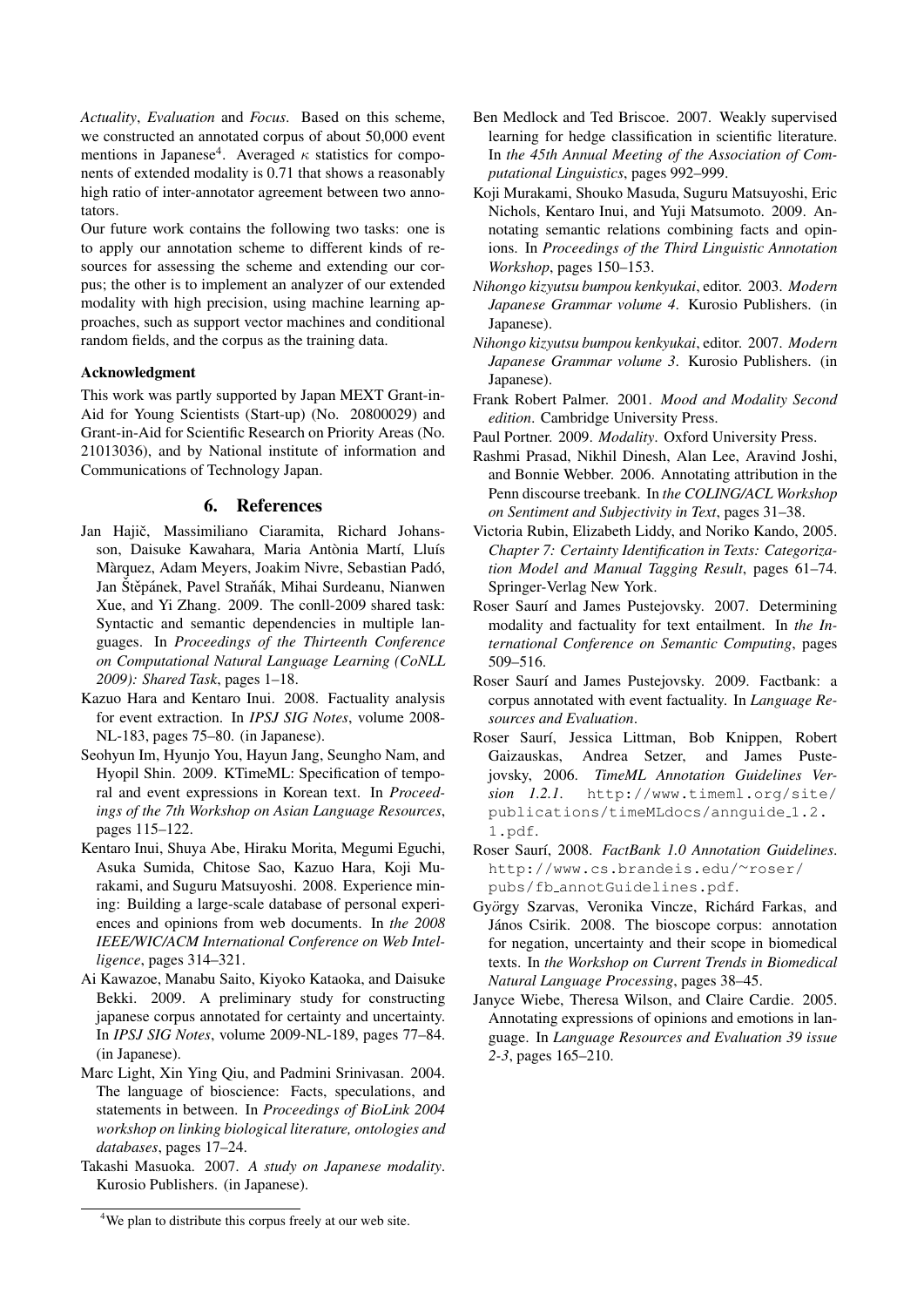| Resource                 |                            | (A)                           | (B)            | (C)             | (D)             |  |
|--------------------------|----------------------------|-------------------------------|----------------|-----------------|-----------------|--|
| Number of event mentions |                            | 19,237(100%)                  | $4,401(100\%)$ | $13,527(100\%)$ | $12,943(100\%)$ |  |
| Component                | Label                      |                               |                |                 |                 |  |
| Source                   | wr                         | $19,154(100\%)$               | $4,371(100\%)$ | 13,288(98%)     | 12,796(99%)     |  |
|                          | wr_ot                      | 72(0%)                        | $9(0\%)$       | 18(0%)          | 33(0%)          |  |
|                          | wr_arb                     | $4(0\%)$                      | $3(0\%)$       | 121 $(1\%)$     | 68(1%)          |  |
|                          | wr_STRING                  | 7(0%)                         | 18(0%)         | 100(1%)         | 46(0%)          |  |
| <b>Time</b>              | future                     | $1,500(8\%)$                  | 349(8%)        | 2,051(15%)      | 1,849(14%)      |  |
|                          | notFuture                  | 17,737(92%)                   | 4,052(92%)     | 11,476(85%)     | 11,094(86%)     |  |
| Conditional              | condition                  | $\sqrt{667}$ ( $\sqrt{3}\%$ ) | 142(3%)        | 600(5%)         | 986(8%)         |  |
|                          | hasCondition               | 56(0%)                        | $2(0\%)$       | 172 $(1\%)$     | 279(2%)         |  |
|                          | notConditional             | 18,514(97%)                   | 4,257(97%)     | 12,755(94%)     | 11,678(90%)     |  |
| Primary                  | assertion                  | 18,194(94%)                   | 4,110(93%)     | 12,735(94%)     | 10,462(81%)     |  |
| modality                 | volition                   | 408(2%)                       | 111(3%)        | 322(2%)         | 265(2%)         |  |
| type                     | wish                       | 269(1%)                       | 25(1%)         | 55(1%)          | 288(2%)         |  |
|                          | imperative-direct          | 96(1%)                        | 20(0%)         | 29(0%)          | 436(3%)         |  |
|                          | imperative-indirect        | 143(1%)                       | 58(1%)         | 269(2%)         | 380(3%)         |  |
|                          | imperative-together        | 29(0%)                        | 17 $(0\%)$     | 17 $(0\%)$      | $10(0\%)$       |  |
|                          | permission                 | $4(0\%)$                      | $0(0\%)$       | 14(0%)          | $10(0\%)$       |  |
|                          | interrogative              | 94(1%)                        | $60(2\%)$      | 86(1%)          | $1,092(9\%)$    |  |
| <b>Actuality</b>         | $certain+$                 | 16,498(86%)                   | 3,879(88%)     | 11,578(85%)     | 8,838(68%)      |  |
|                          | certain-                   | 1,036(5%)                     | 126(3%)        | 637(5%)         | 894(7%)         |  |
|                          | $certain- \rightarrow +$   | $0(0\%)$                      | $0(0\%)$       | 20(0%)          | 48(0%)          |  |
|                          | certain + $\rightarrow$ -  | $2(0\%)$                      | $0(0\%)$       | 11 $(0\%)$      | $21(0\%)$       |  |
|                          | probable+                  | 951(5%)                       | 187(4%)        | 669(5%)         | 722(6%)         |  |
|                          | probable-                  | 95(1%)                        | 29(1%)         | 94(1%)          | 125 $(1\%)$     |  |
|                          | $probable - \rightarrow +$ | $1(0\%)$                      | $0(0\%)$       | 13(0%)          | $6(0\%)$        |  |
|                          | probable + $\rightarrow$ - | $1(0\%)$                      | $0(0\%)$       | 12(0%)          | $2(0\%)$        |  |
|                          | unknown                    | 653(3%)                       | 180(4%)        | 493(4%)         | 2,287(18%)      |  |
| Evaluation               | positive                   | 903(5%)                       | 192(4%)        | 677(.5%)        | $1,249(10\%)$   |  |
|                          | negative                   | 78(0%)                        | 34(1%)         | 101 $(1\%)$     | 233(2%)         |  |
|                          | neutral                    | 18,256(95%)                   | 4,175(95%)     | 12,749(94%)     | 11,461(88%)     |  |
| Focus                    | negation(PI)               | $0(0\%)$                      | $2(0\%)$       | $7(0\%)$        | $8(0\%)$        |  |
|                          | negation(P1;P2)            | $1(0\%)$                      | $0(0\%)$       | $3(0\%)$        | $0(0\%)$        |  |
|                          | inference (PI)             | 19(0%)                        | $9(0\%)$       | $10(0\%)$       | 31 $(0\%)$      |  |
|                          | inference (P1; P2)         | $0(0\%)$                      | $0(0\%)$       | 12 $(0\%)$      | $0(0\%)$        |  |
|                          | interrogative(PI)          | 20(0%)                        | $27(1\%)$      | 44(0%)          | 263(2%)         |  |
|                          | interrogative(PI;P2)       | $1(0\%)$                      | $0(0\%)$       | $1(0\%)$        | $0(0\%)$        |  |
|                          | no                         | 19,196(100%)                  | 4,363(99%)     | 13,450(100%)    | 12,641(98%)     |  |

Table 2: Distribution of labels of each component of extended modality in our corpus. [(A) Blog posts, (B) Web documents, (C) The corpus from Murakami et al. (2009), (D) Posts from Q&A sites]

|                 |      | Source Time   Conditional   Primary modality type   Actuality   Evaluation   Focus |      |              |
|-----------------|------|------------------------------------------------------------------------------------|------|--------------|
| $0.69 \pm 0.76$ | 0.68 | 0.66                                                                               | 0.70 | $\perp$ 0.75 |

Table 3: *κ* statistics for components of extended modality.